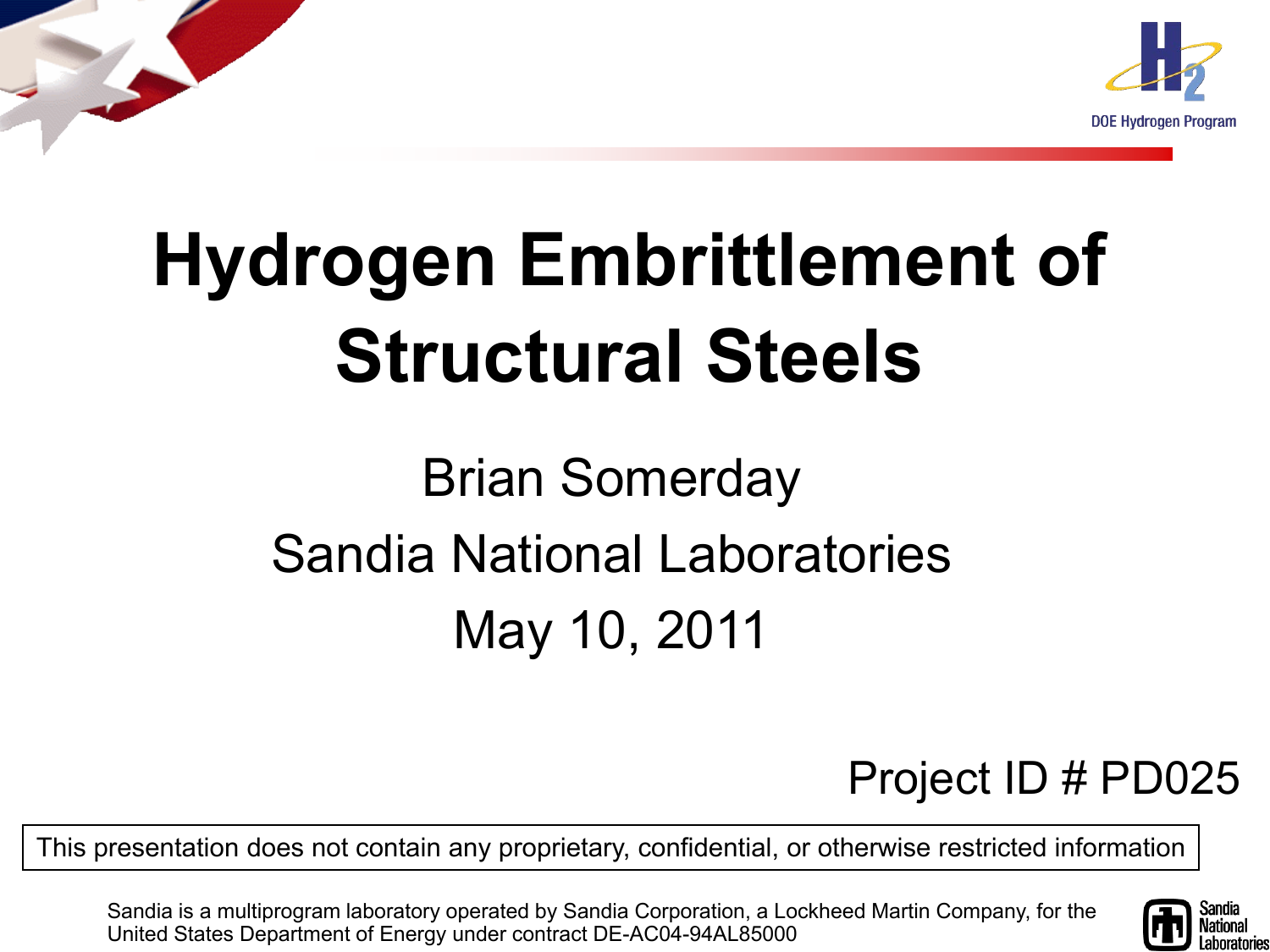### **Overview**

#### **Timeline**

- Project start date Jan. 2007
- Project end date Oct. 2011\*
- Percent complete 50%

#### **Budget**

- Total project funding (to date)
	- DOE share: \$900K
- FY10 Funding: \$150K
- FY11 Funding: \$200K

\*Project continuation and direction determined annually by DOE

#### **Barriers & Targets**

- Pipeline Reliability/Integrity
- Safety, Codes and Standards, **Permitting**
- High Capital Cost and Hydrogen Embrittlement of Pipelines

#### **Partners**

- DOE Pipeline Working Group
	- Federal Labs: Sandia, Oak Ridge, Savannah River, NIST
	- Universities: Univ. of Illinois
	- Industry: Secat, industrial gas companies, ExxonMobil
	- Standards Development Organizations: ASME

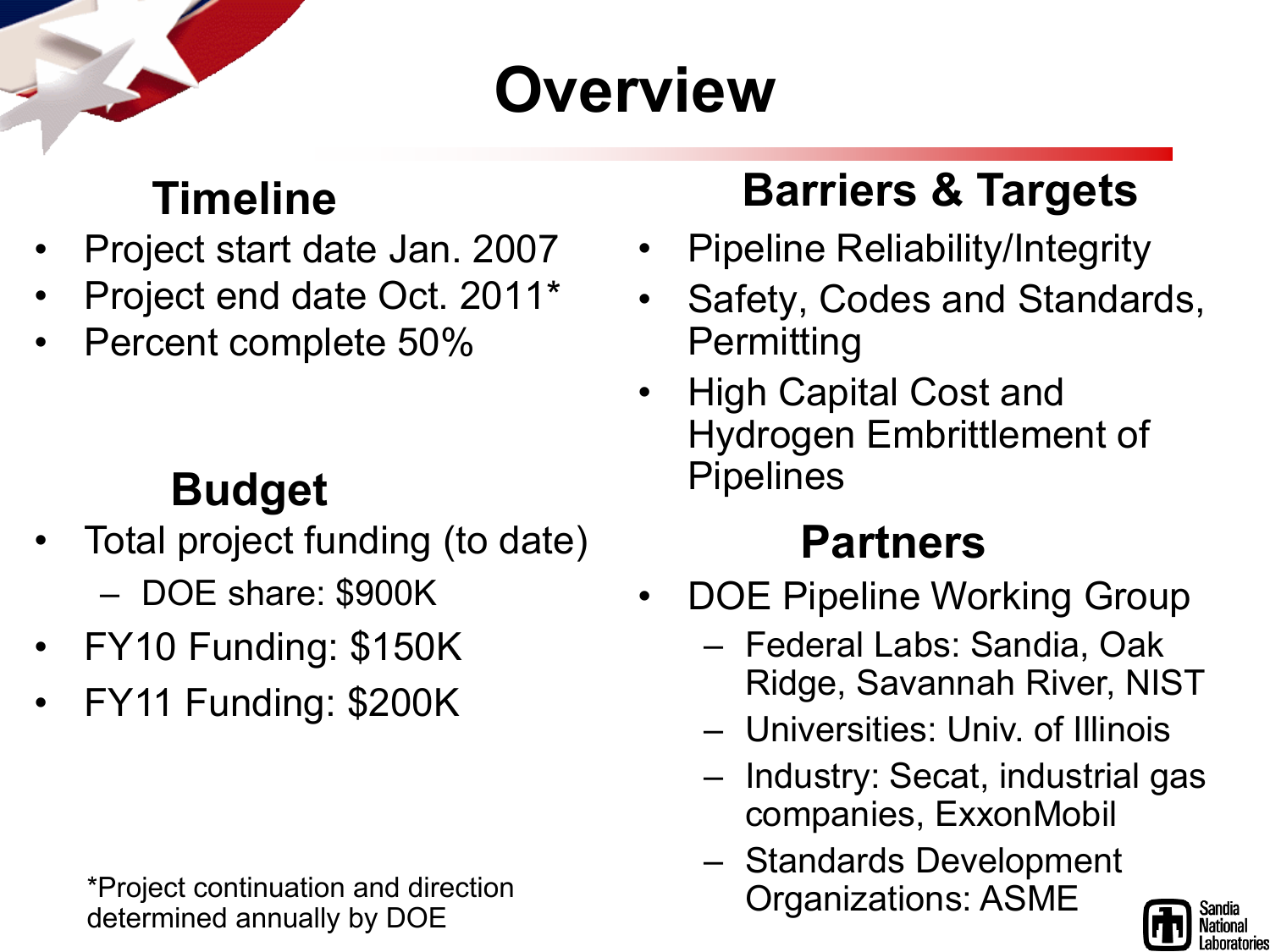## **Objectives/Relevance**

- Why steel hydrogen pipelines?
	- Safety of steel pipelines well understood (e.g., third-party damage tolerance, vulnerability of welds)
	- Hydrogen pipelines safely operated under *static pressure*
- Demonstrate reliability/integrity of steel hydrogen pipelines for *cyclic pressure*
	- Address potential fatigue crack growth aided by hydrogen embrittlement, *particularly in welds*
- Enable pipeline design that accommodates hydrogen embrittlement
	- Ensure relevance to pipeline design code ASME B31.12
- FY10-FY11: measure fracture thresholds and fatigue crack growth laws for  $X52$  steel in  $H<sub>2</sub>$  gas, emphasizing welds

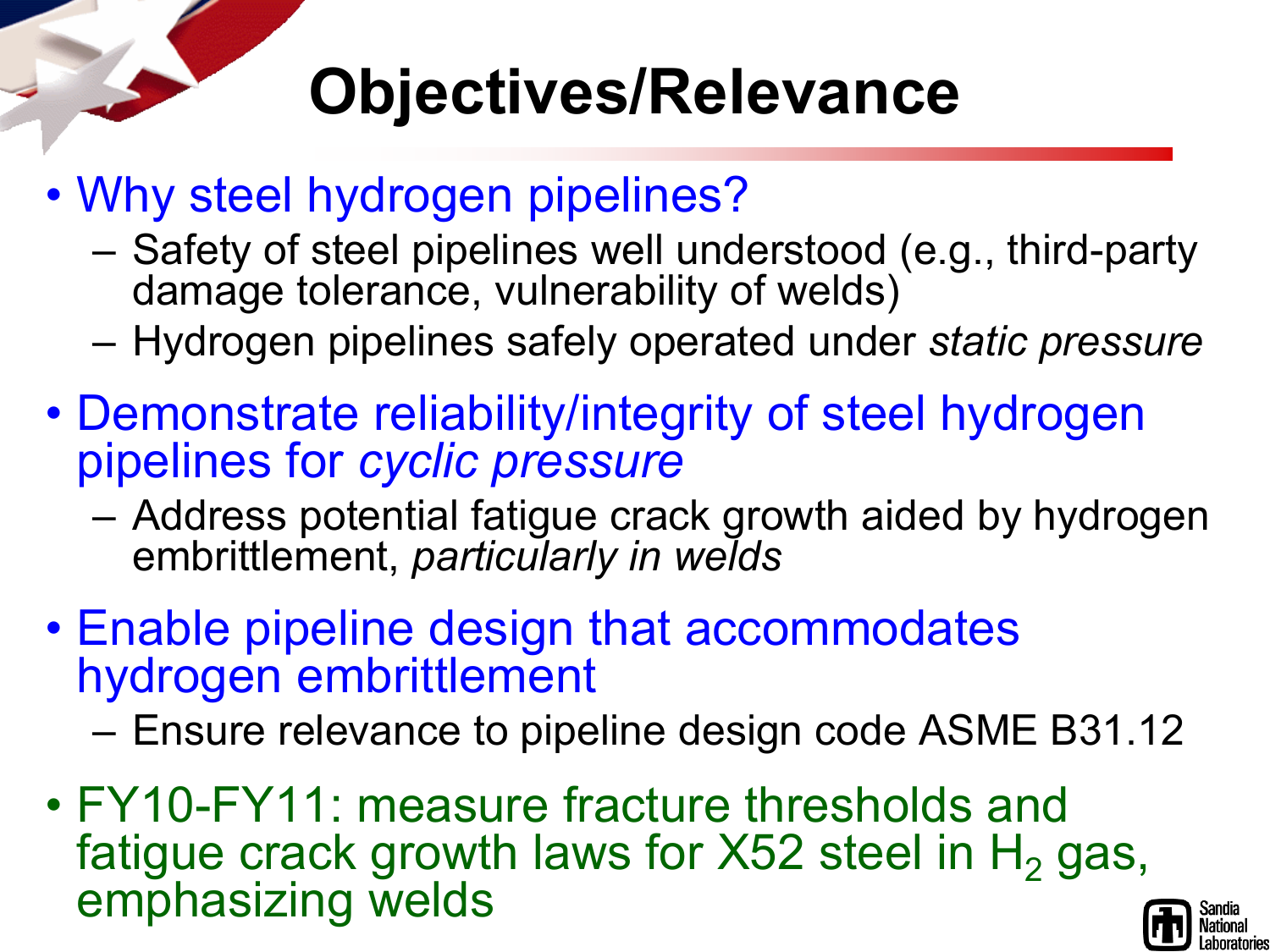### **Approach**

- Apply unique capability for measuring fracture properties of steels in high-pressure  $H_2$ 
	- Fracture properties serve as inputs into reliability/integrity assessment as specified in ASME B31.12 pipeline code
	- Milestone: Measure fracture thresholds for X52 steel base metal and seam weld (75% complete)
	- Milestone: Measure fatigue crack growth laws for X52 steel base metal and seam weld (75% complete)
		- Evaluate effect of load-cycle frequency on measurements
- Emphasize pipeline steels and their welds identified by stakeholders as high priority
	- Provide feedback to stakeholders through DOE Pipeline Working Group

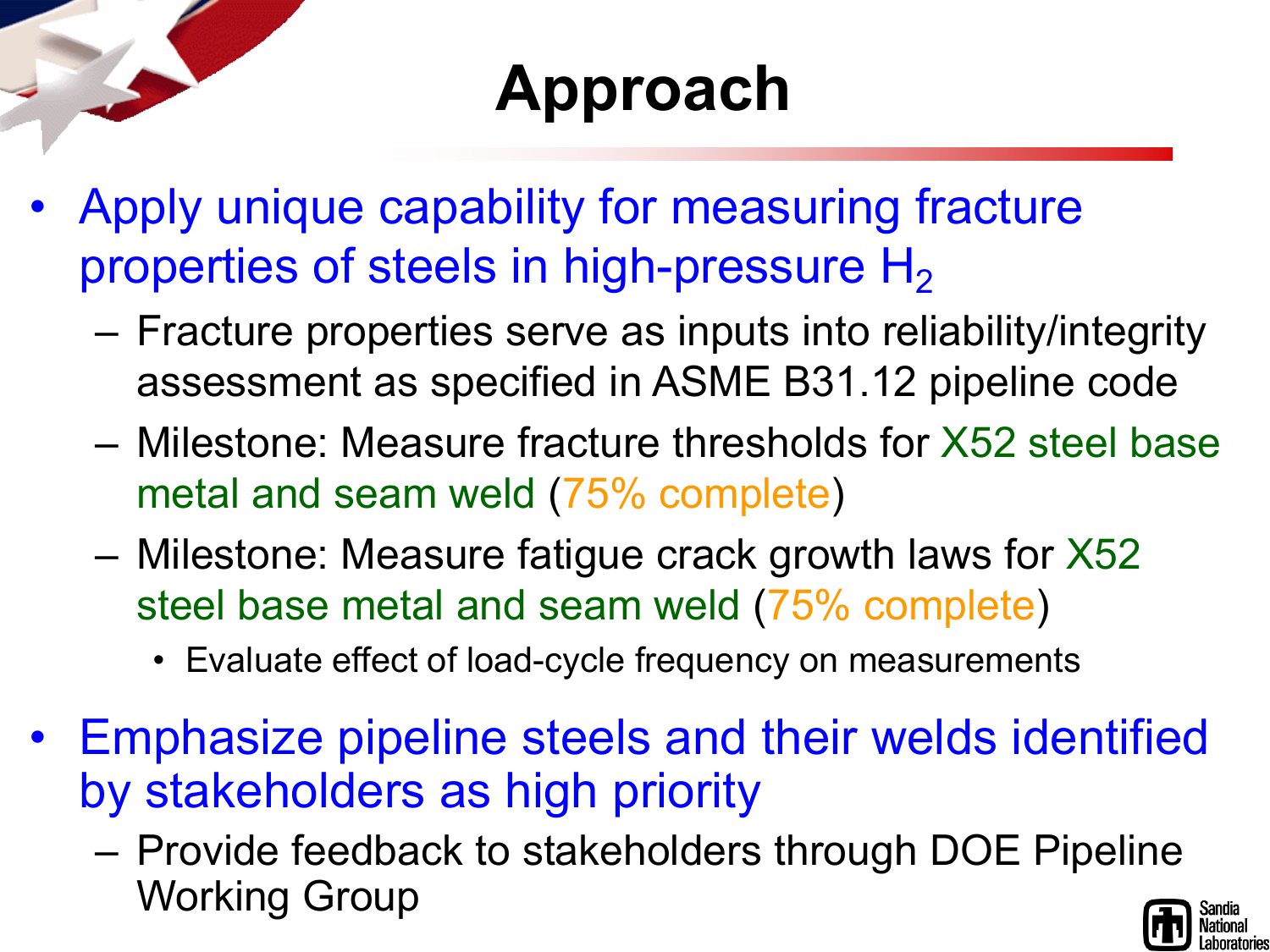#### **Reliability/integrity assessment framework in**  ASME B31.12 requires fracture data in H<sub>2</sub>





- Two fracture properties in  $H_2$ needed
	- –Fatigue crack growth law
	- –Fracture threshold
- Reliability/assessment framework accommodates  $H<sub>2</sub>$  embrittlement



1.0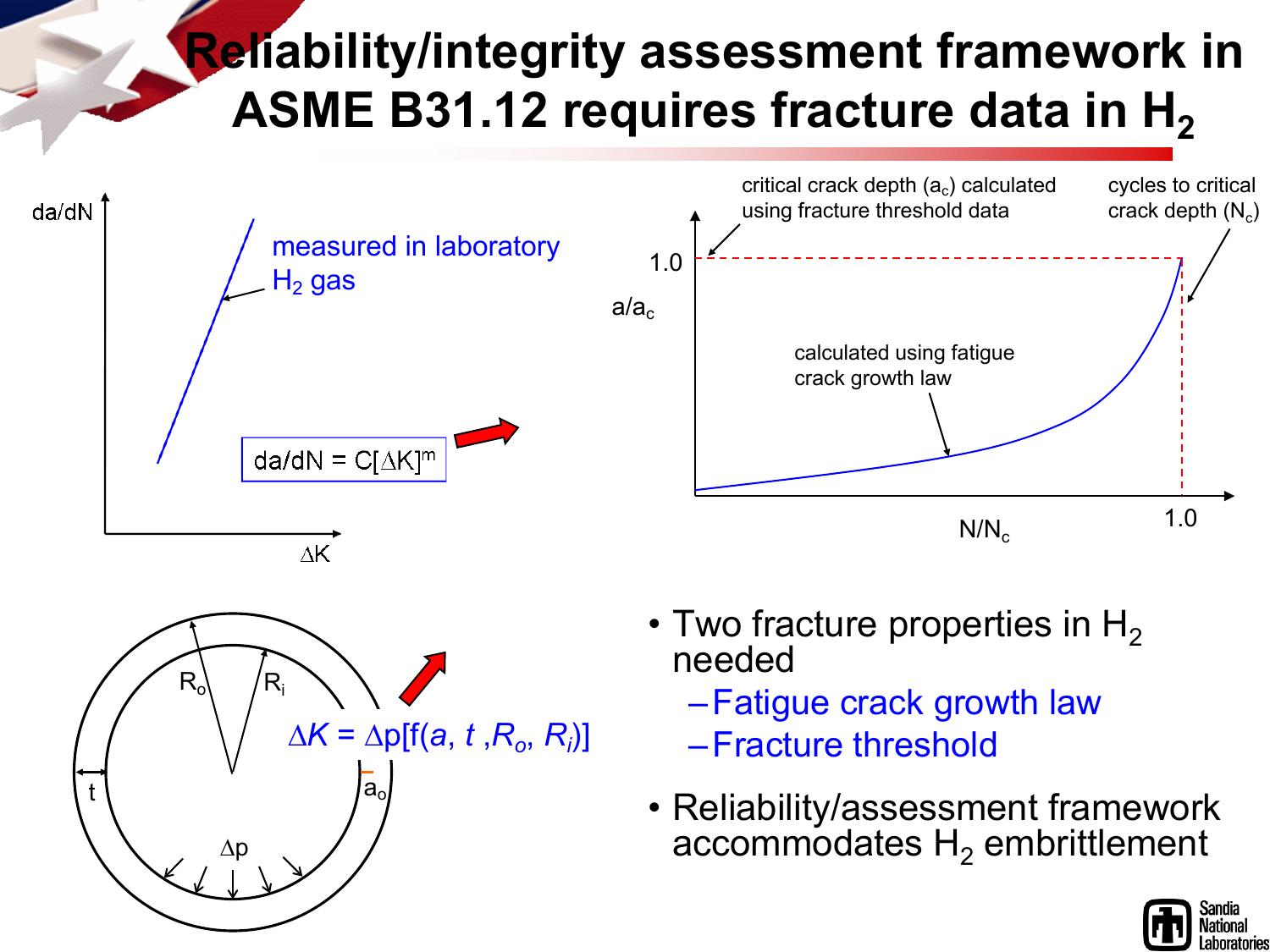#### **Fracture data in H<sub>2</sub> measured using specialized laboratory capability**



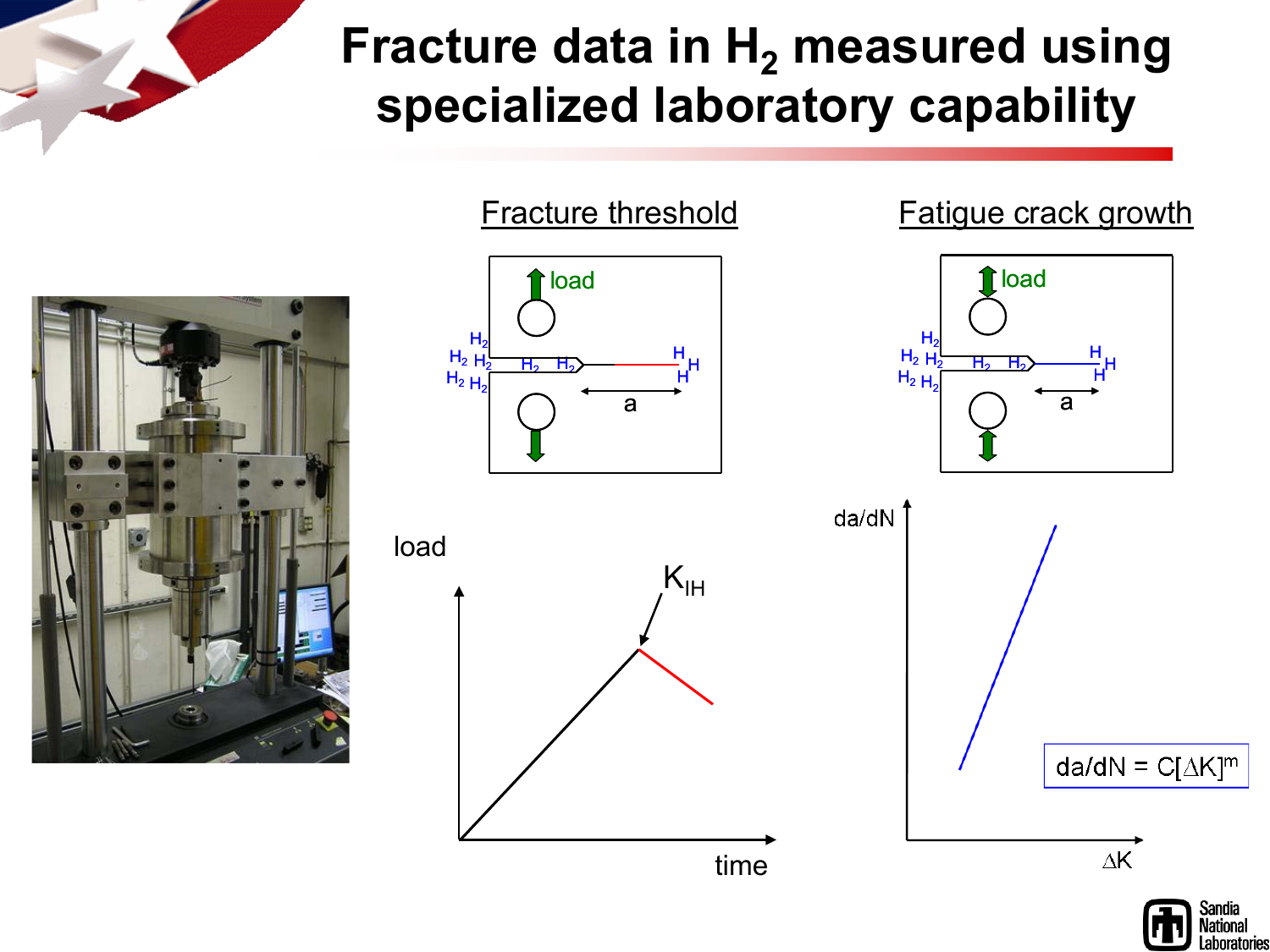#### **Measured fracture properties of technologically relevant steel: API 5L X52**

- Tested same X52 steel from DOE Pipeline Working Group tensile property round robin
	- Stakeholders expressed interest in X52 steel
- Tensile properties
	- Yield strength: 62 ksi (428 MPa)
	- Ultimate tensile strength: 70 ksi (483 MPa)



base metal

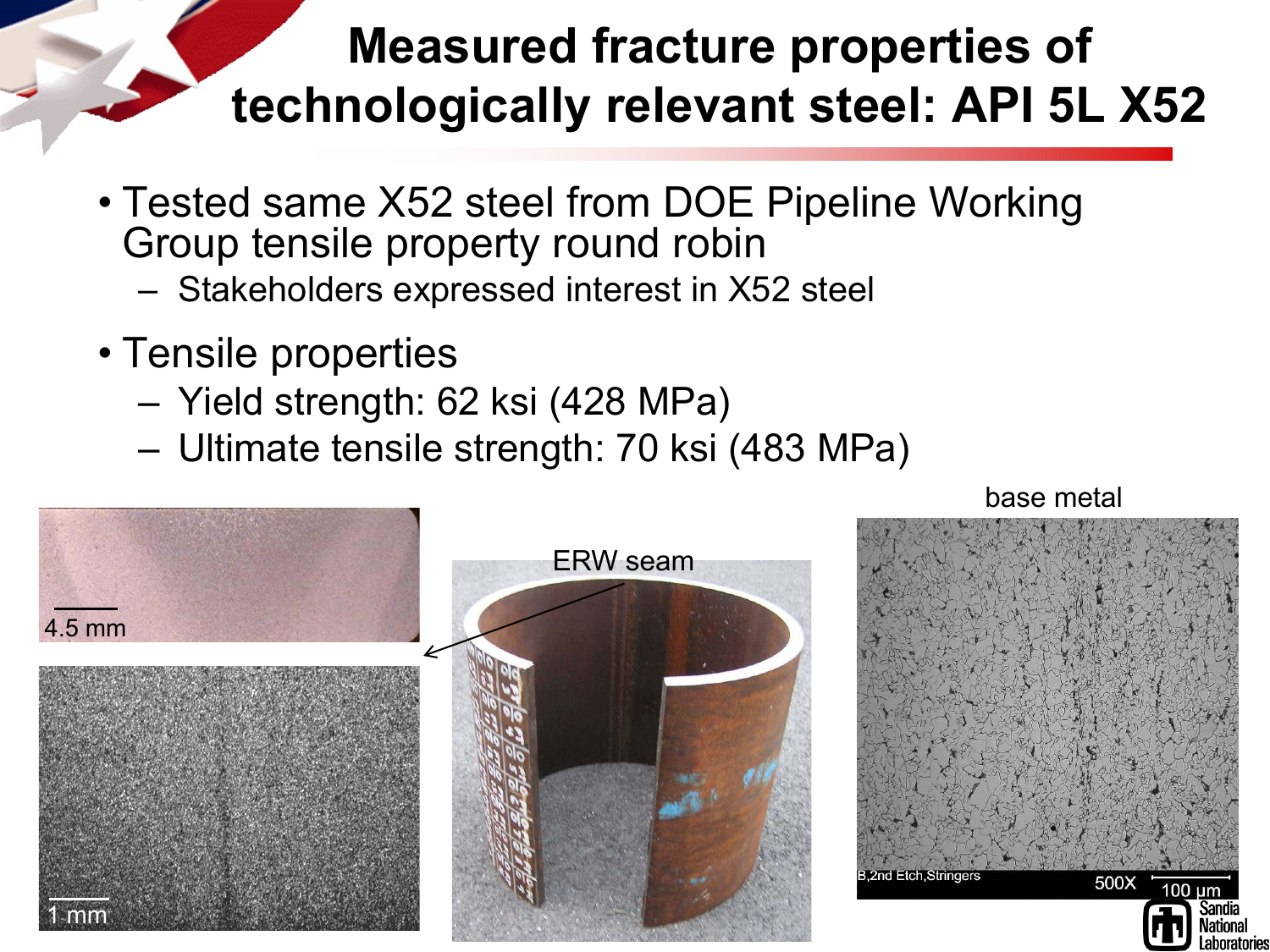**Accomplishment:**

### **Crack initiation thresholds measured for X52 in H<sub>2</sub> as function of loading rate**



- Loading rate must be selected to balance test efficiency and data reliability
- Fracture threshold values  $\sim$ 80-100 MPa m<sup>1/2</sup> favorable for pipeline reliability/integrity

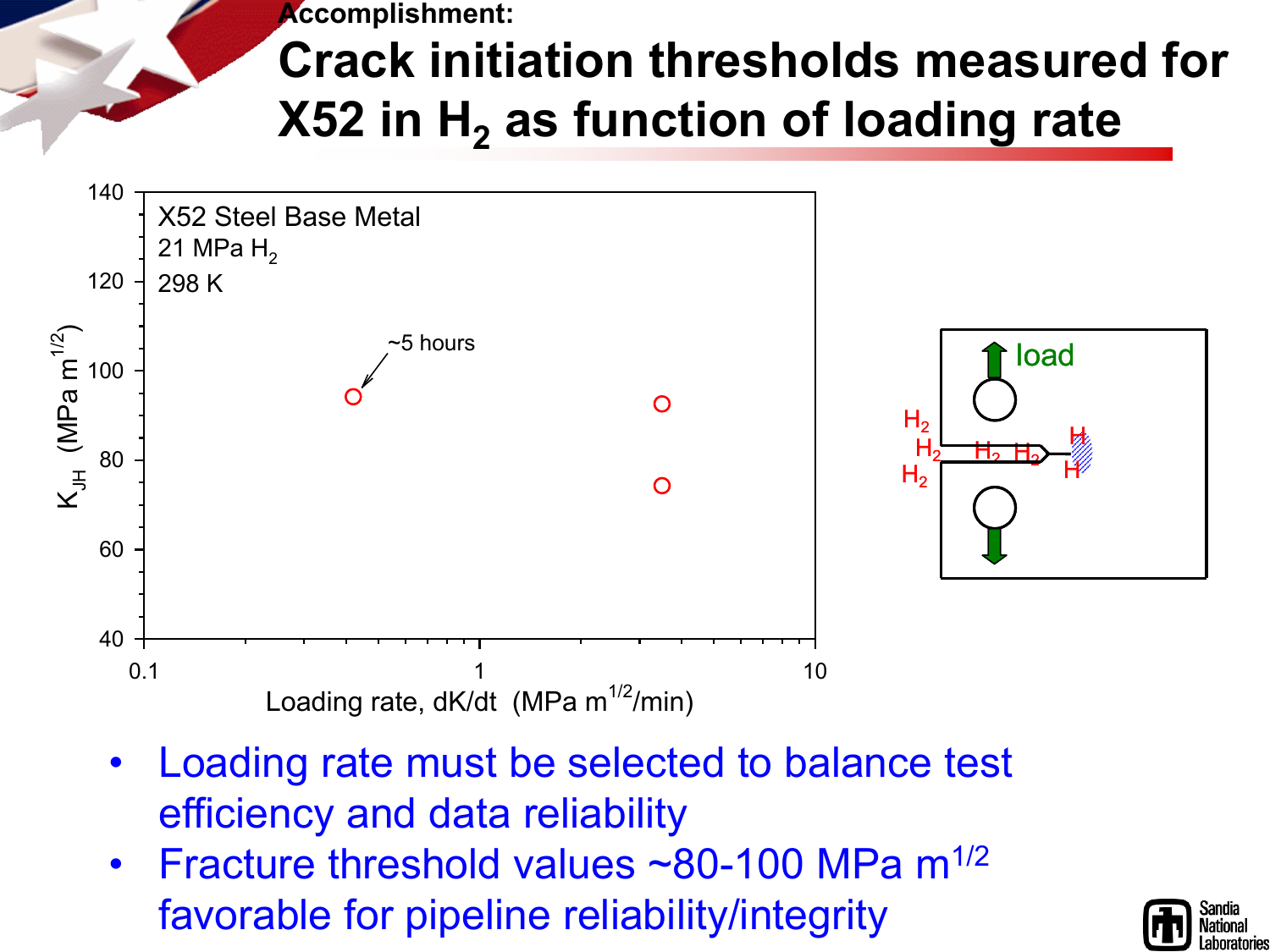#### **Crack initiation thresholds similar for three different pipeline steels**

X60 and X80 data: *C. San Marchi et al., ASME PVP2010-25825, 2010*



• Measurements for three steels conducted by participants in Pipeline Working Group

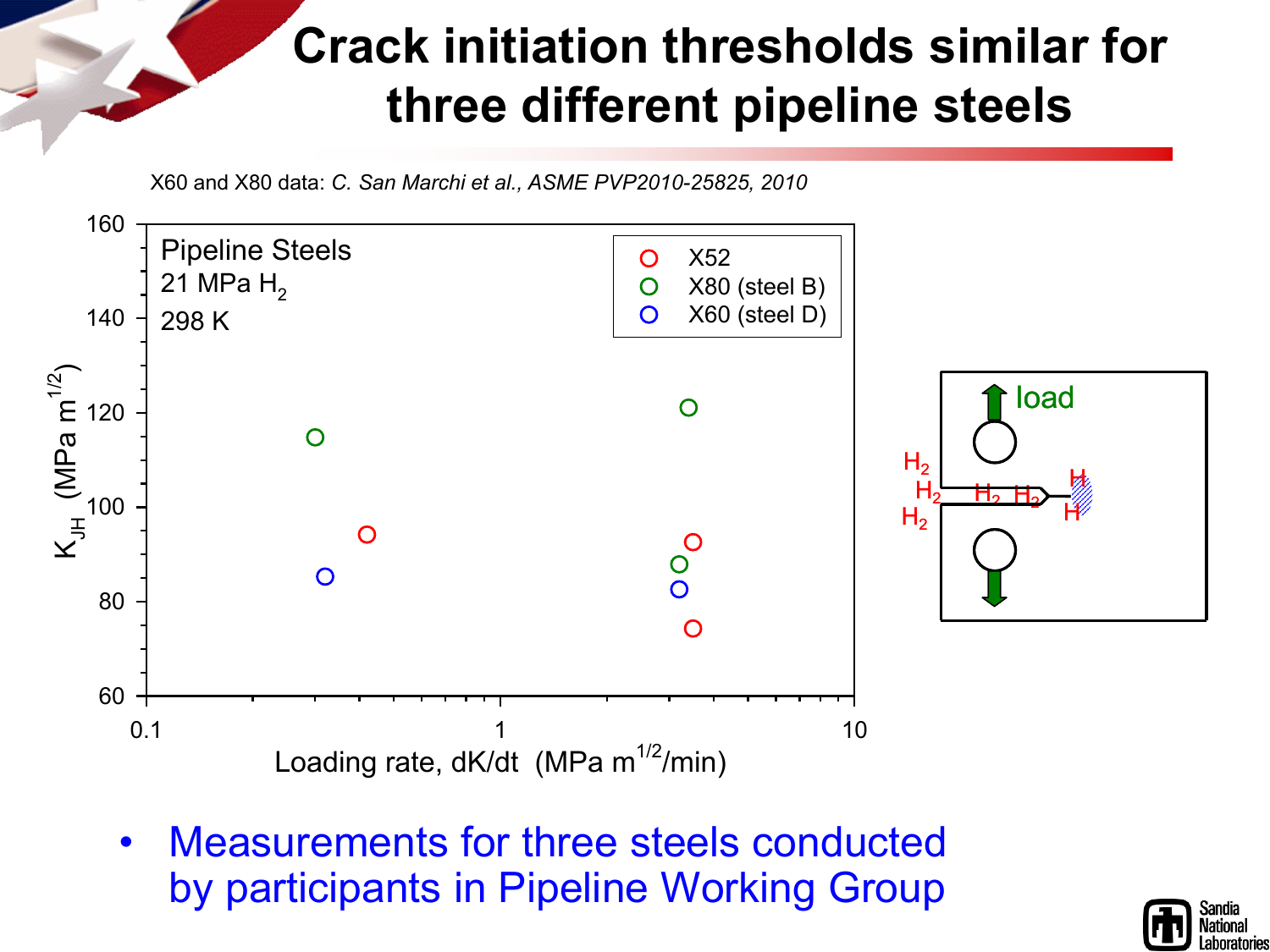#### **Measurement of fatigue crack growth laws must consider effects of frequency**

*A.H. Priest, British Steel, EHC-(1)42-012-81UK(H), 1983*



Condition for H penetration to affect crack growth:



• Frequency effects most pronounced at high da/dN

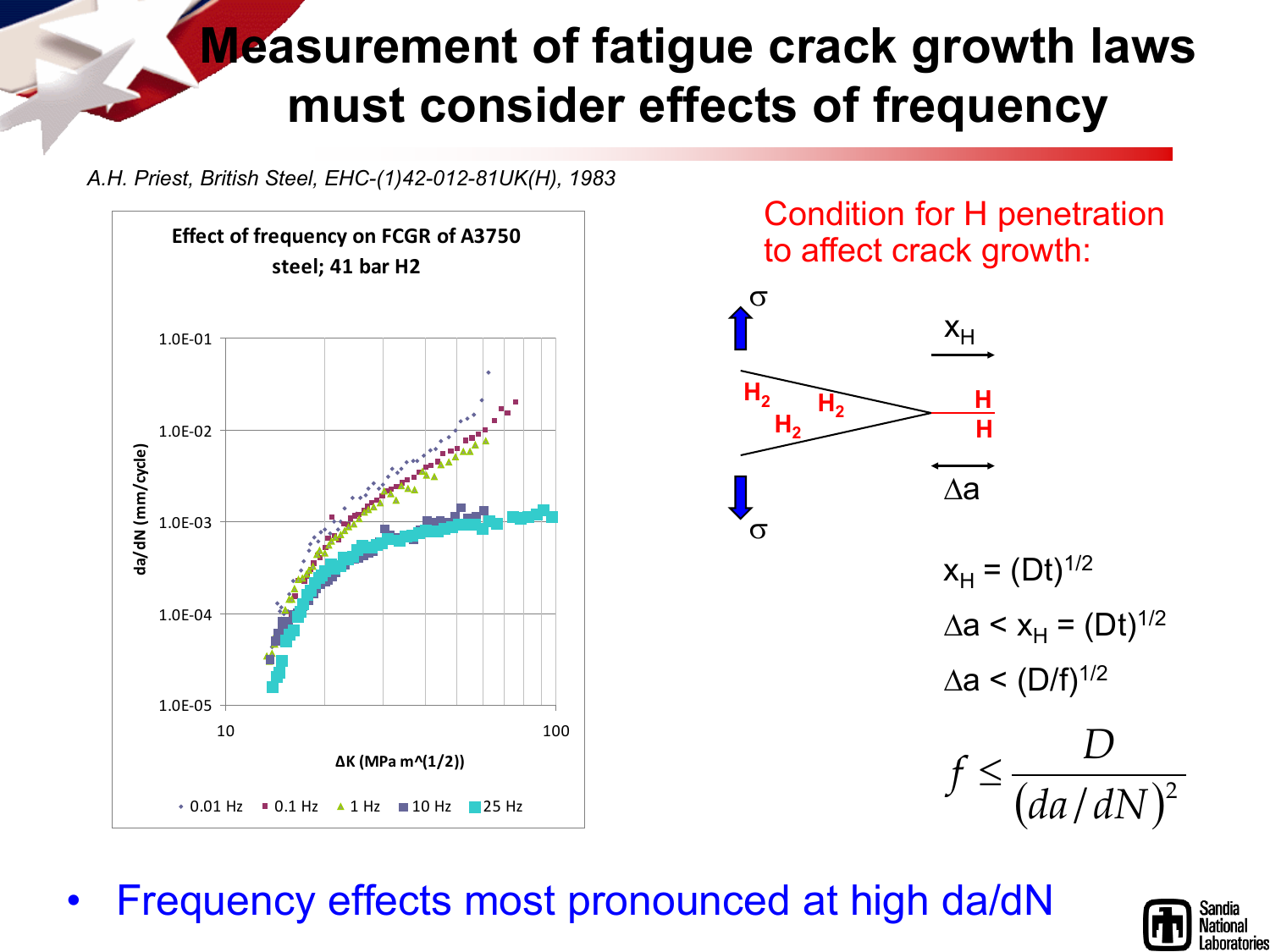**Accomplishment:**

### **Measured effects of frequency on fatigue crack growth laws for X52 base metal**



- Tests at higher frequency (> 1 Hz) yield non- conservative data at high crack growth rates
- Frequency selected must balance test efficiency (i.e., duration) and data reliability
	- Tests for comparing different materials (e.g., base metal *vs* welds) conducted at 1 Hz

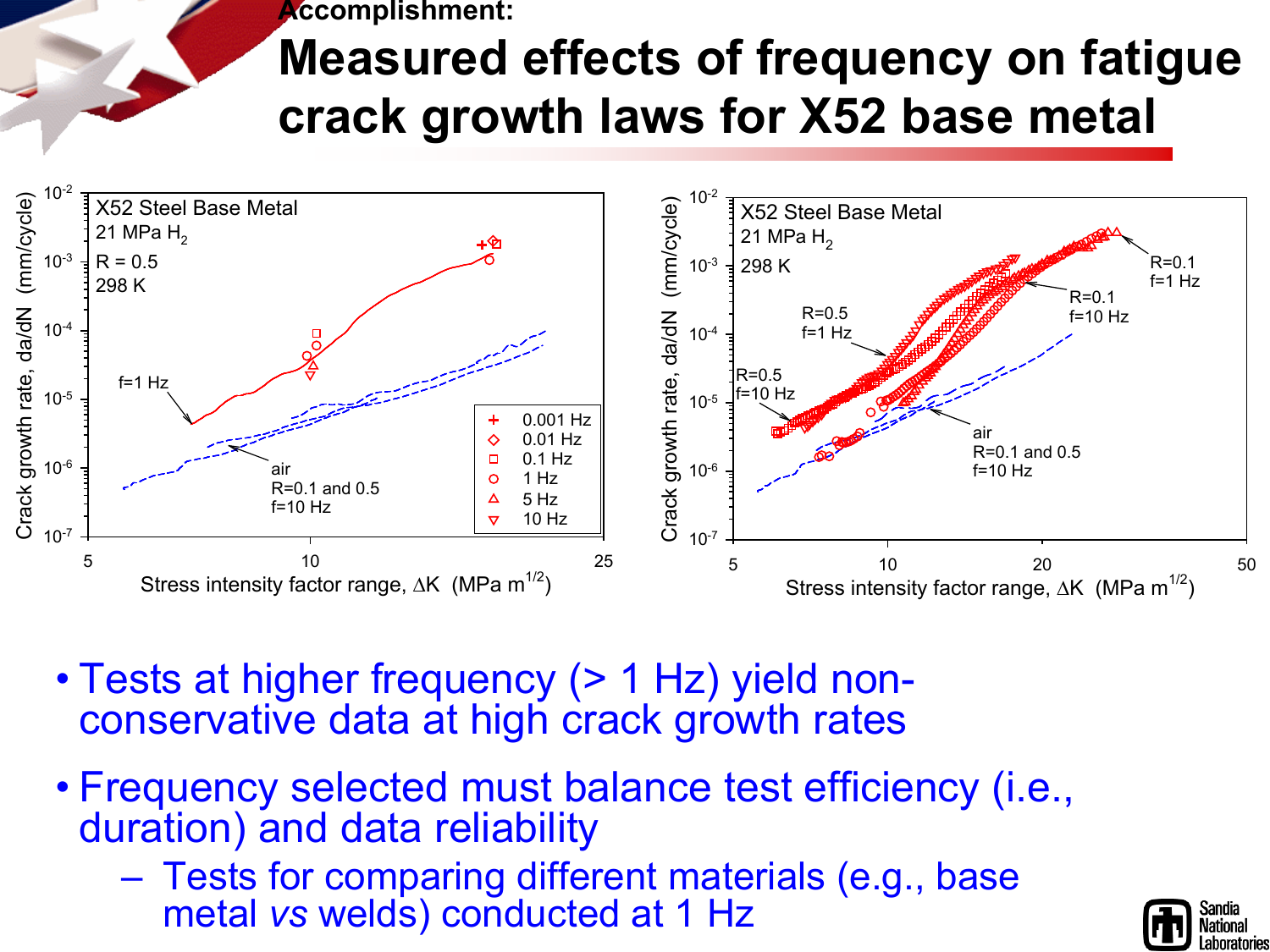**Accomplishment:**

### **Measured fatigue crack growth laws for X52 steel base metal and ERW (seam weld)**



- Fatigue crack growth laws for X52 base metal and ERW similar in  $H_2$
- Notable variability in data from replicate tests for both base metal and ERW in  $H_2$

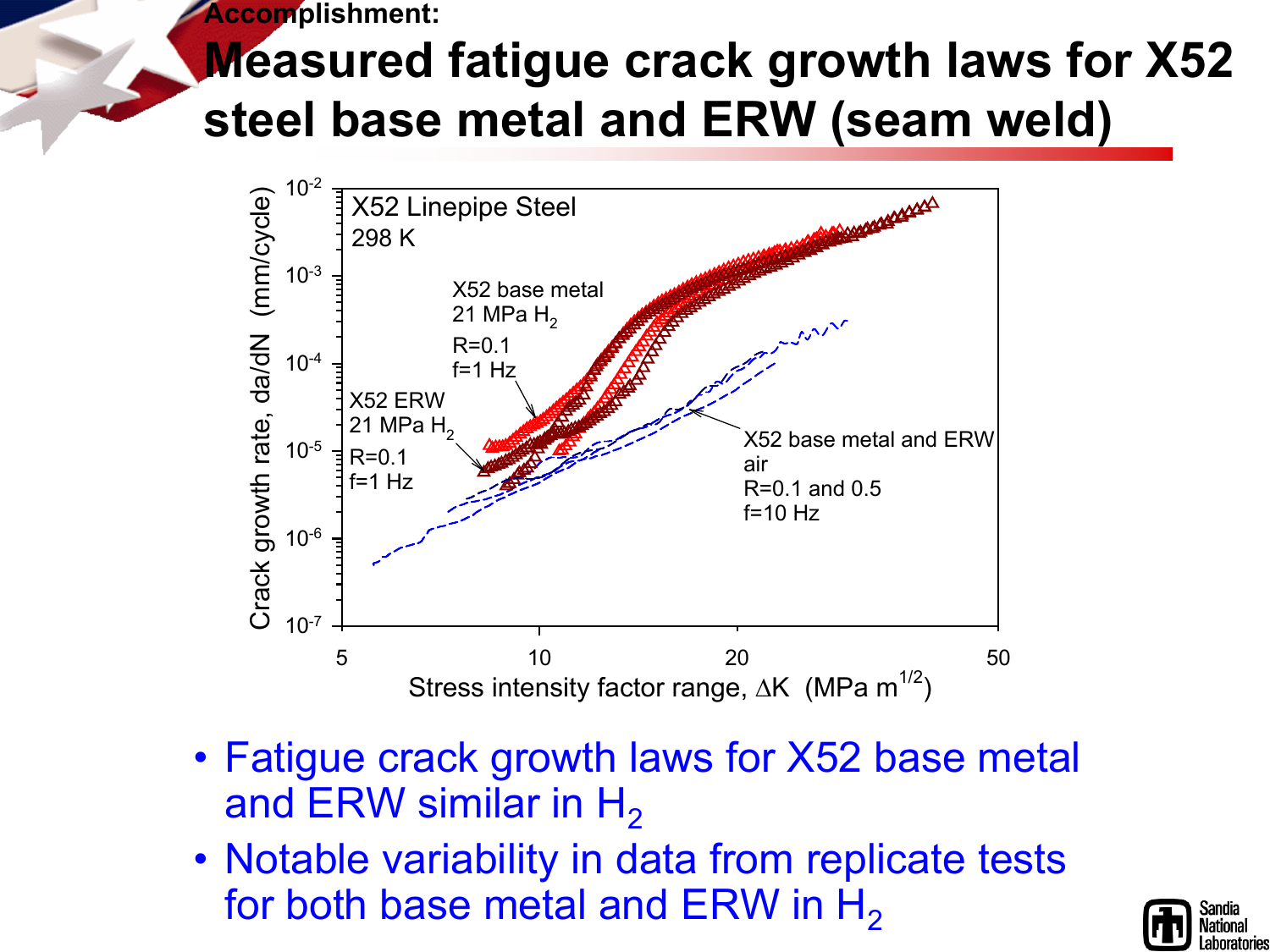#### **Fatigue crack growth laws can be used to evaluate reliability/integrity of X52 H<sub>2</sub> pipelines**

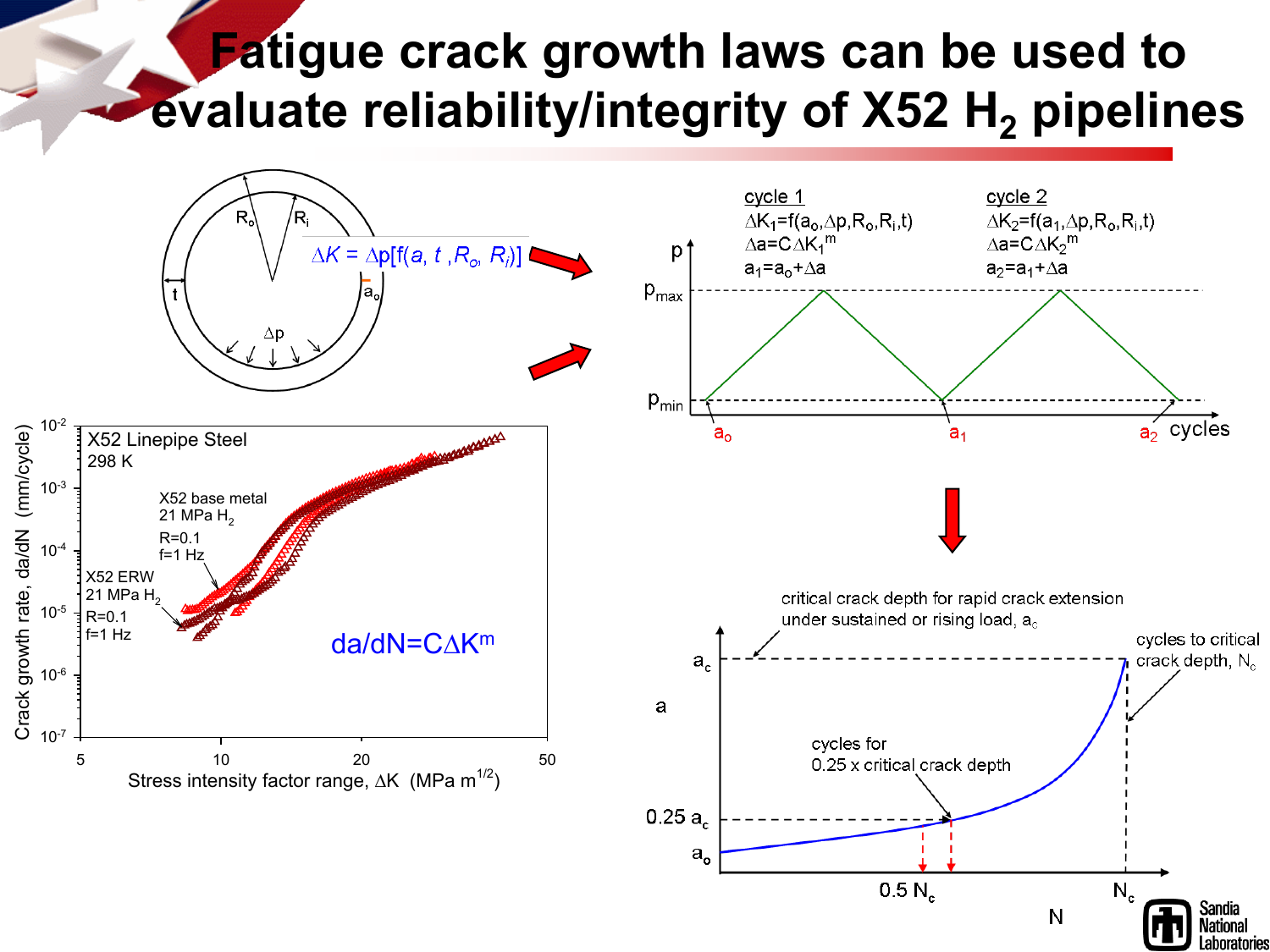**Accomplishment: Examined fracture surfaces from fatigue crack growth specimens**



- Base metal in  $H_2$  exhibits intergranular fracture at low ∆K
- ERW in air (R=0.5) exhibits unstable fracture at  $K_{\text{max}}$ ~40 MPa m<sup>1/2</sup>  $\rightarrow$  cleavage



 $H<sub>2</sub>$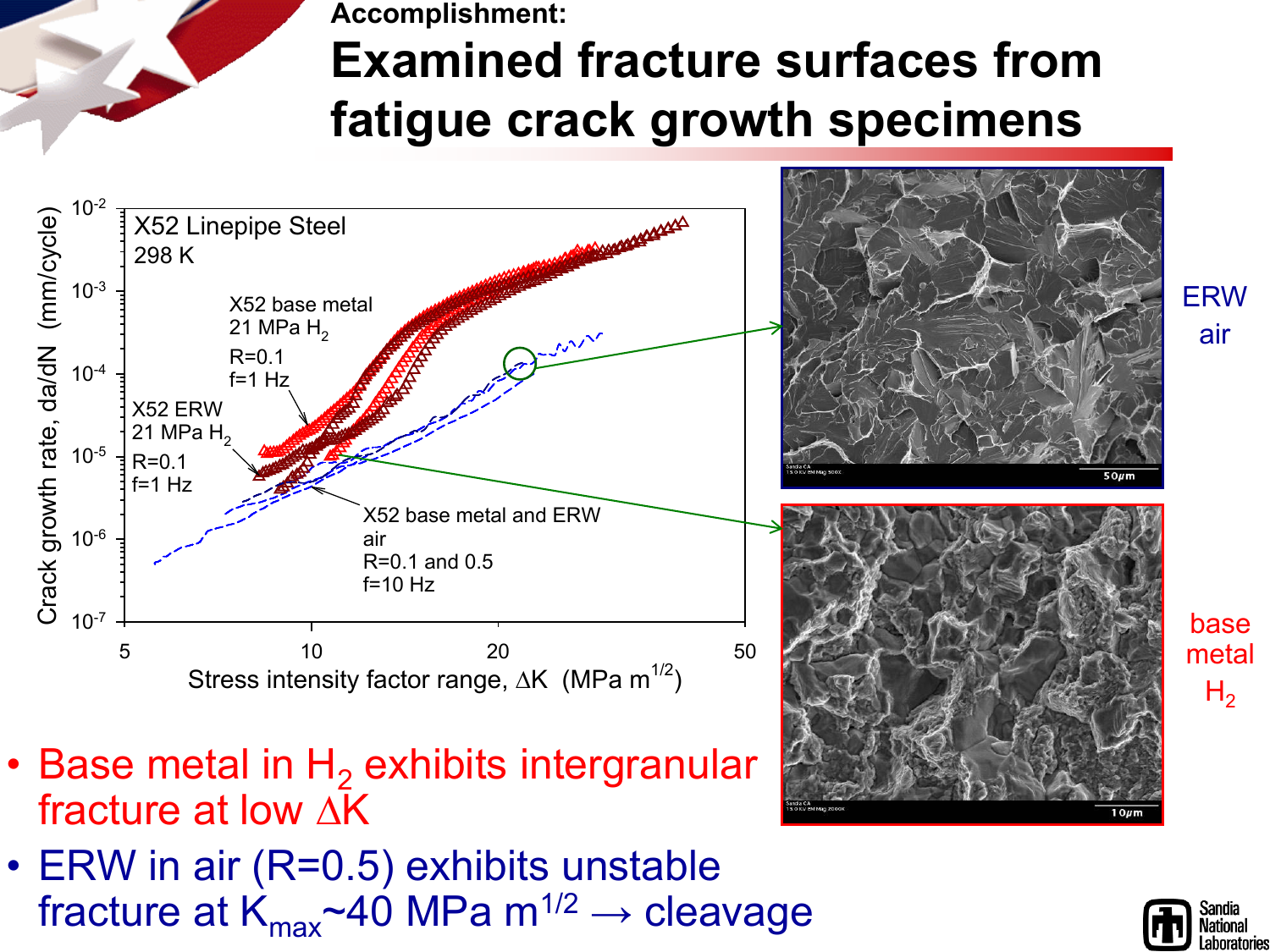### **Collaborations**

- DOE Pipeline Working Group (PWG)
	- Participants funded by DOE FCT Program
		- Federal Labs: Sandia, Oak Ridge, Savannah River
		- Universities: Univ. of Illinois
		- Industry: Secat
	- Participants not funded by DOE FCT Program
		- Federal Labs: NIST
		- Industry: industrial gas companies, ExxonMobil
		- Standards Development Organizations: ASME
	- Extent of collaborations include:
		- PWG meetings (up to 2 times/year) for participants to report results and receive feedback
		- Leveraging resources for testing (e.g., Secat-Sandia)
		- Supplying materials (e.g., ExxonMobil-Sandia)
		- Coordinating testing (e.g., NIST-Sandia)

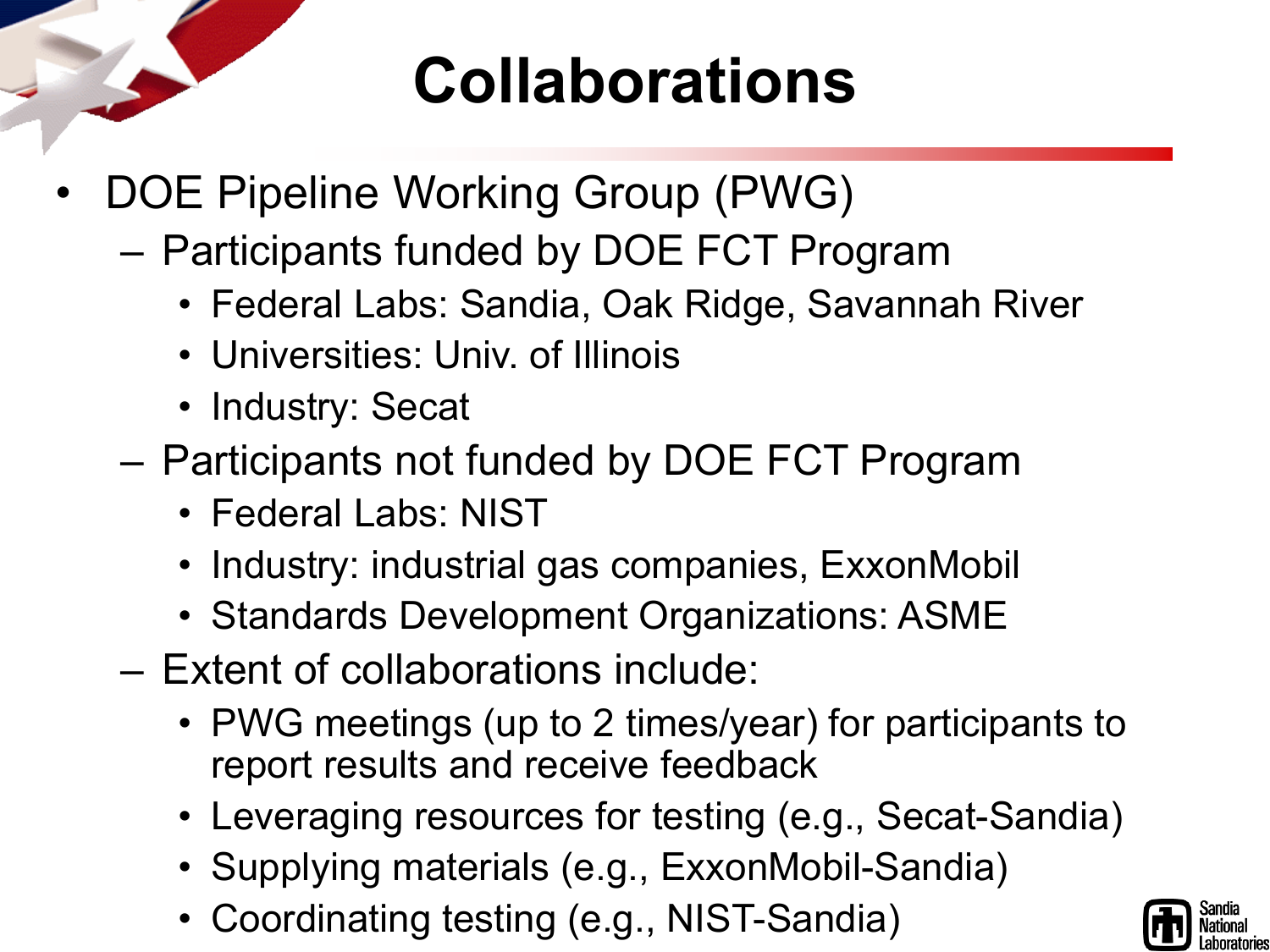## **Proposed Future Work**

### Remainder of FY11

- Expand evaluation of X52 seam weld to understand implication of cleavage fracture
- Determine threshold level of  $O<sub>2</sub>$  to inhibit accelerated fatigue crack growth of  $X52$  steel in 21 MPa H<sub>2</sub> gas
- Measure fatigue crack growth law of girth weld fusion zone in  $H<sub>2</sub>$  gas



#### FY12

- Measure fatigue crack growth law of girth weld heataffected zone (HAZ) in  $H<sub>2</sub>$  gas
- Evaluate effects of load-cycle frequency on  $O<sub>2</sub>$  inhibition of  $H_2$ -accelerated fatigue crack growth